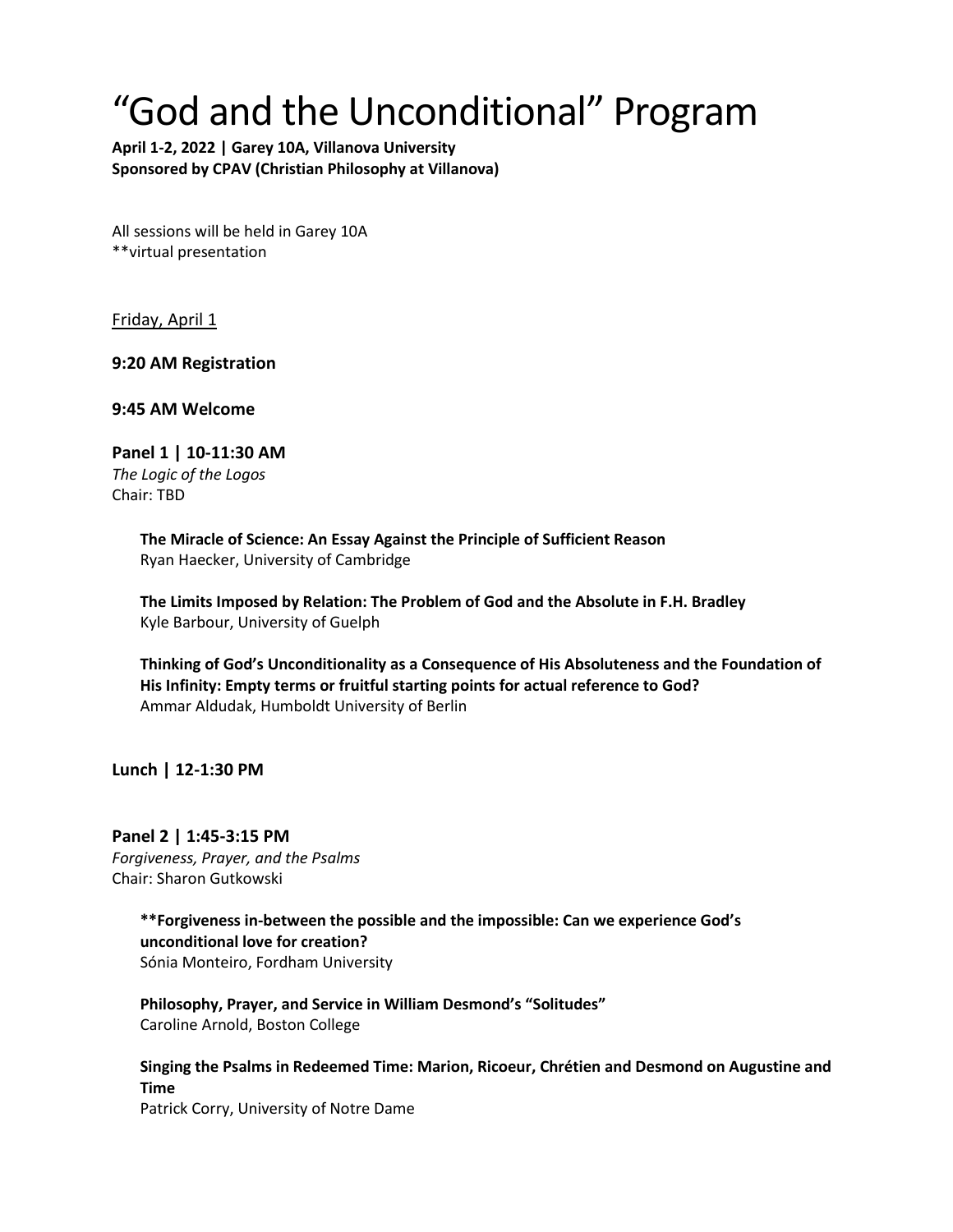**Panel 3 | 3:30-5 PM**

*Finding Insight into the Unconditional* Chair: TBD

> **Bernard Lonergan on the Virtually and the Absolutely Unconditioned** Jonathan Heaps, St. Edwards University

**Et Hoc Dicimus Deum: Levinas and Lonergan on Identifying God** Sean Haefner, Boston College

**\*\*God as an Event: A Critical Analysis of Postmodern Hermeneutics of Religion by John D. Caputo** Sebastian Kallarackal, Pontifical Lateran University

Saturday, April 2

**Panel 4 | 9-10:30 AM** *Negative Theological Variations*  Chair: TBD

> **\*\*When Nothing is Everything: David of Dinant and Negative Pantheism** Emanuele Costa, Vanderbilt University

**Eriugena's Theophany and Unconditionality** Robert McQueen, Boston College

**\*\*The Nail and the Cross: On the Apophatic Theological Anthropology of Simone Weil** Michaela Podolny, University of Chicago Divinity School

## **Panel 5 | 10:45-11:45 PM**

*Perception, Consciousness and Desire* Chair: Trevor Williams

> **Between Hegel and Nietzsche: A Hybrid Account of Religious Consciousness** Jason Barton, University of New Mexico

**Unconditioned Desire? Tillich and Coakley in Constructive Dialogue** Aaron Davis, Union Presbyterian Seminary

**Lunch | 12-1:30 PM**